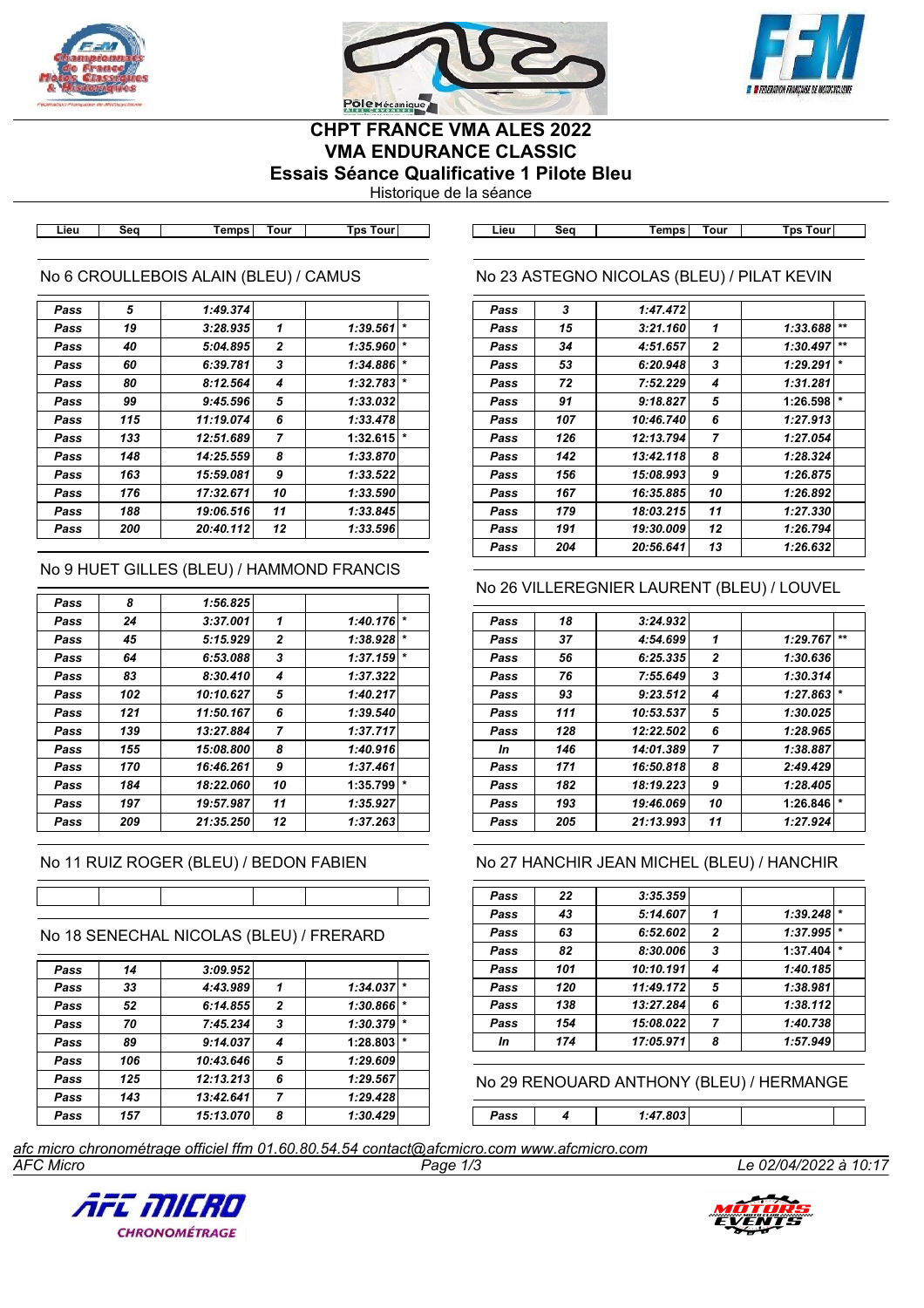





VMA ENDURANCE CLASSIC Essais Séance Qualificative 1 Pilote Bleu Historique de la séance

No 29 RENOUARD ANTHONY (BLEU) / HERMANGE

| Pass | 16  | 3:21.481  | 1              | 1:33.678 | $***$   |
|------|-----|-----------|----------------|----------|---------|
| Pass | 35  | 4:52.153  | $\overline{2}$ | 1:30.672 | $\star$ |
| Pass | 54  | 6:22.215  | 3              | 1:30.062 | $\star$ |
| Pass | 71  | 7:52.159  | 4              | 1:29.944 | $\star$ |
| In   | 124 | 12:09.284 | 5              | 4:17.125 |         |
| Pass | 150 | 14:42.067 | 6              | 2:32.783 |         |
| Pass | 165 | 16:14.815 | $\overline{7}$ | 1:32.748 |         |
| Pass | 178 | 17:46.416 | 8              | 1:31.601 |         |
| Pass | 190 | 19:17.196 | 9              | 1:30.780 |         |
| Pass | 202 | 20:48.993 | 10             | 1:31.797 |         |
|      |     |           |                |          |         |

No 45 CESAREO BRUNO (BLEU) / HERRY NICOLAS

| Pass | 27  | 3:42.429  |              |          |         |
|------|-----|-----------|--------------|----------|---------|
| Pass | 46  | 5:20.026  | 1            | 1:37.597 | $\star$ |
| Pass | 65  | 6:55.787  | $\mathbf{2}$ | 1:35.761 | $\star$ |
| Pass | 84  | 8:31.858  | 3            | 1:36.071 |         |
| Pass | 103 | 10:11.657 | 4            | 1:39.799 |         |
| Pass | 119 | 11:47.862 | 5            | 1:36.205 |         |
| Pass | 137 | 13:25.303 | 6            | 1:37.441 |         |
| Pass | 153 | 15:01.879 | 7            | 1:36.576 |         |
| Pass | 168 | 16:36.121 | 8            | 1:34.242 |         |
| Pass | 180 | 18:11.393 | 9            | 1:35.272 |         |
| Pass | 192 | 19:45.884 | 10           | 1:34.491 |         |
| Pass | 208 | 21:22.174 | 11           | 1:36.290 |         |
|      |     |           |              |          |         |

## No 67 KRAUSZ OLIVIER (BLEU) / BASSINOT JEAN

| Pass | 31  | 4:35.872  |                |          |         |
|------|-----|-----------|----------------|----------|---------|
| Pass | 49  | 6:08.971  | 1              | 1:33.099 | $\star$ |
| Pass | 67  | 7:39.102  | $\overline{2}$ | 1:30.131 |         |
| Pass | 86  | 9:08.691  | 3              | 1:29.589 | $\star$ |
| Pass | 104 | 10:37.901 | 4              | 1:29.210 | $\star$ |
| Pass | 122 | 12:06.662 | 5              | 1:28.761 | $\star$ |
| Pass | 141 | 13:35.738 | 6              | 1:29.076 |         |
| In   | 159 | 15:17.091 | 7              | 1:41.353 |         |
|      |     |           |                |          |         |

No 73 TIOLLIER PIERRE (BLEU) / DAVID CHRISTIAN

| Pass | 97  | 9:41.432  |   |              |         |
|------|-----|-----------|---|--------------|---------|
| Pass | 117 | 11:24.370 |   | $1:42.938$ * |         |
| Pass | 134 | 13:04.206 | 2 | 1:39.836     | $\star$ |
| Pass | 151 | 14:45.211 | 3 | 1:41.005     |         |
| Pass | 166 | 16:25.928 |   | 1:40.717     |         |
| Pass | 181 | 18:15.936 | 5 | 1:50.008     |         |
| Pass | 196 | 19:56.910 | 6 | 1:40.974     |         |

**Lieu Seq Temps Tour Tps Tour Lieu Seq Temps Tour Tps Tour**

## No 74 LAMINIER SEBASTIEN (BLEU) / MONTES

| Pass | 6   | 1:51.766  |                |          |         |
|------|-----|-----------|----------------|----------|---------|
| Pass | 17  | 3:24.363  | 1              | 1:32.597 | $***$   |
| Pass | 36  | 4:54.497  | $\overline{2}$ | 1:30.134 | $***$   |
| Pass | 55  | 6:24.356  | 3              | 1:29.859 | $\ast$  |
| Pass | 74  | 7:54.208  | 4              | 1:29.852 | $\star$ |
| Pass | 92  | 9:23.185  | 5              | 1:28.977 | $\star$ |
| Pass | 109 | 10:51.994 | 6              | 1:28.809 | $\ast$  |
| In   | 131 | 12:37.453 | 7              | 1:45.459 |         |

## No 77 GUILLARD FRANCK (BLEU) / CHEVRIER

| Pass | 12  | 2:47.681  |                |          |         |
|------|-----|-----------|----------------|----------|---------|
| Pass | 30  | 4:27.174  |                | 1:39.493 |         |
| Pass | 48  | 6:02.674  | $\overline{2}$ | 1:35.500 | $\star$ |
| Pass | 68  | 7:39.202  | 3              | 1:36.528 |         |
| Pass | 88  | 9:13.421  | 4              | 1:34.219 | $\star$ |
| Pass | 108 | 10:46.750 | 5              | 1:33.329 |         |
| Pass | 127 | 12:18.704 | 6              | 1:31.954 | $\star$ |
| Pass | 144 | 13:50.203 | 7              | 1:31.499 | $\star$ |

## No 80 HUTTEAU STEVEN (BLEU) / METZ ANTOINE

| Pass | 13  | 3:09.931  |              |          |         |
|------|-----|-----------|--------------|----------|---------|
| Pass | 32  | 4:41.412  | 1            | 1:31.481 | $***$   |
| Pass | 51  | 6:11.073  | $\mathbf{2}$ | 1:29.661 |         |
| Pass | 69  | 7:40.570  | 3            | 1:29.497 | $\star$ |
| Pass | 87  | 9:09.128  | 4            | 1:28.558 | $\star$ |
| Pass | 105 | 10:38.406 | 5            | 1:29.278 |         |
| Pass | 123 | 12:07.156 | 6            | 1:28.750 |         |
| Pass | 140 | 13:35.373 | 7            | 1:28.217 | $\star$ |
| In   | 158 | 15:16.937 | 8            | 1:41.564 |         |
| Pass | 201 | 20:46.357 | 9            | 5:29.420 |         |

# No 102 HUET CHRISTOPHE (BLEU) / RONNE

| Pass | 7   | 1:56.186  |                |          |         |
|------|-----|-----------|----------------|----------|---------|
| Pass | 23  | 3:36.326  | 1              | 1:40.140 | $\star$ |
| Pass | 44  | 5:15.352  | $\mathbf{2}$   | 1:39.026 | $\star$ |
| Pass | 62  | 6:50.353  | 3              | 1:35.001 | $\star$ |
| Pass | 81  | 8:23.797  | 4              | 1:33.444 | $\ast$  |
| Pass | 100 | 9:57.585  | 5              | 1:33.788 |         |
| Pass | 118 | 11:30.675 | 6              | 1:33.090 | $\star$ |
| Pass | 135 | 13:05.387 | $\overline{7}$ | 1:34.712 |         |
| Pass | 149 | 14:40.148 | 8              | 1:34.761 |         |
| Pass | 164 | 16:12.241 | 9              | 1:32.093 | $\star$ |
| Pass | 177 | 17:44.589 | 10             | 1:32.348 |         |

*AFC Micro Page 2/3 Le 02/04/2022 à 10:17 afc micro chronométrage officiel ffm 01.60.80.54.54 contact@afcmicro.com www.afcmicro.com*